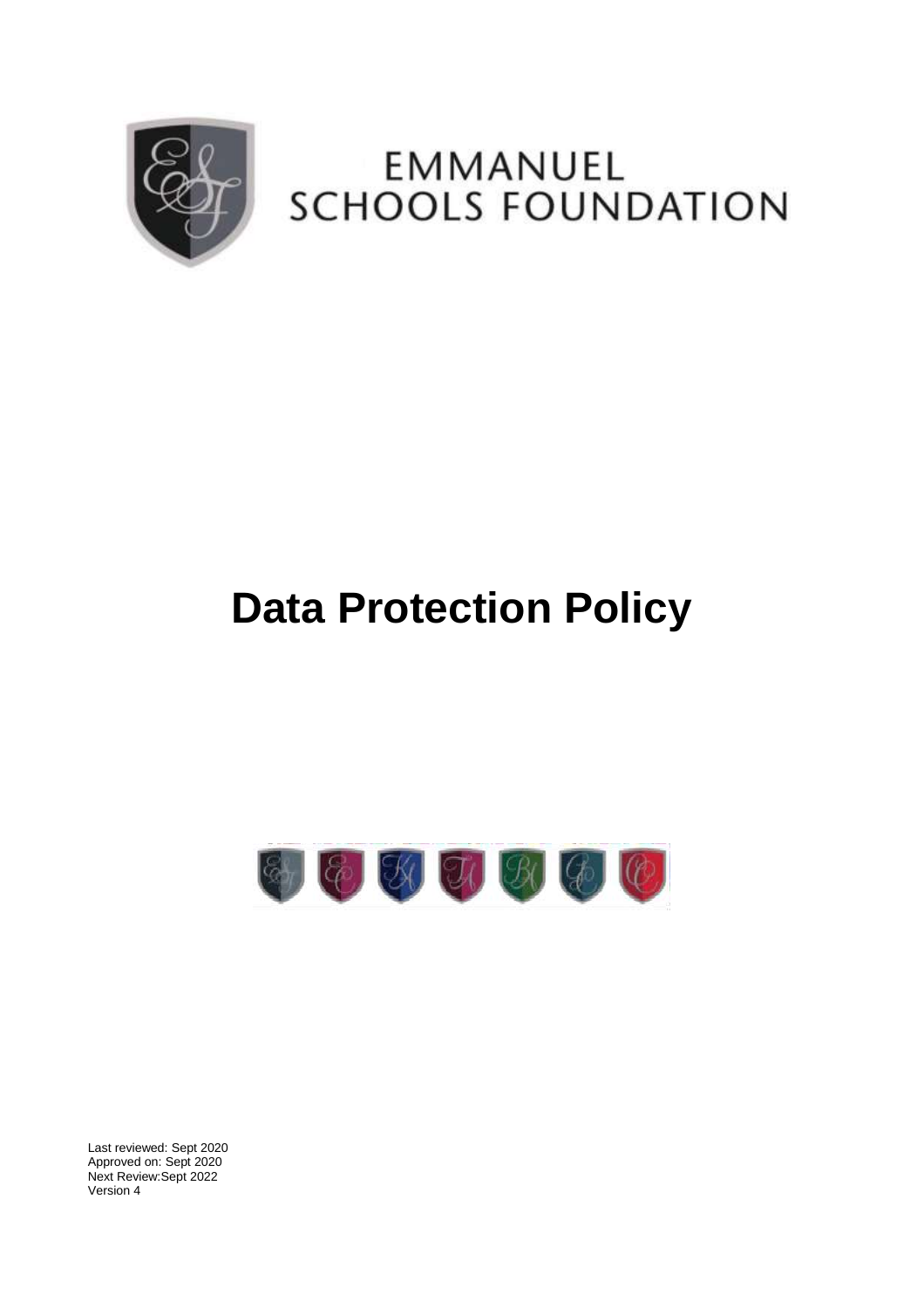### **Contents**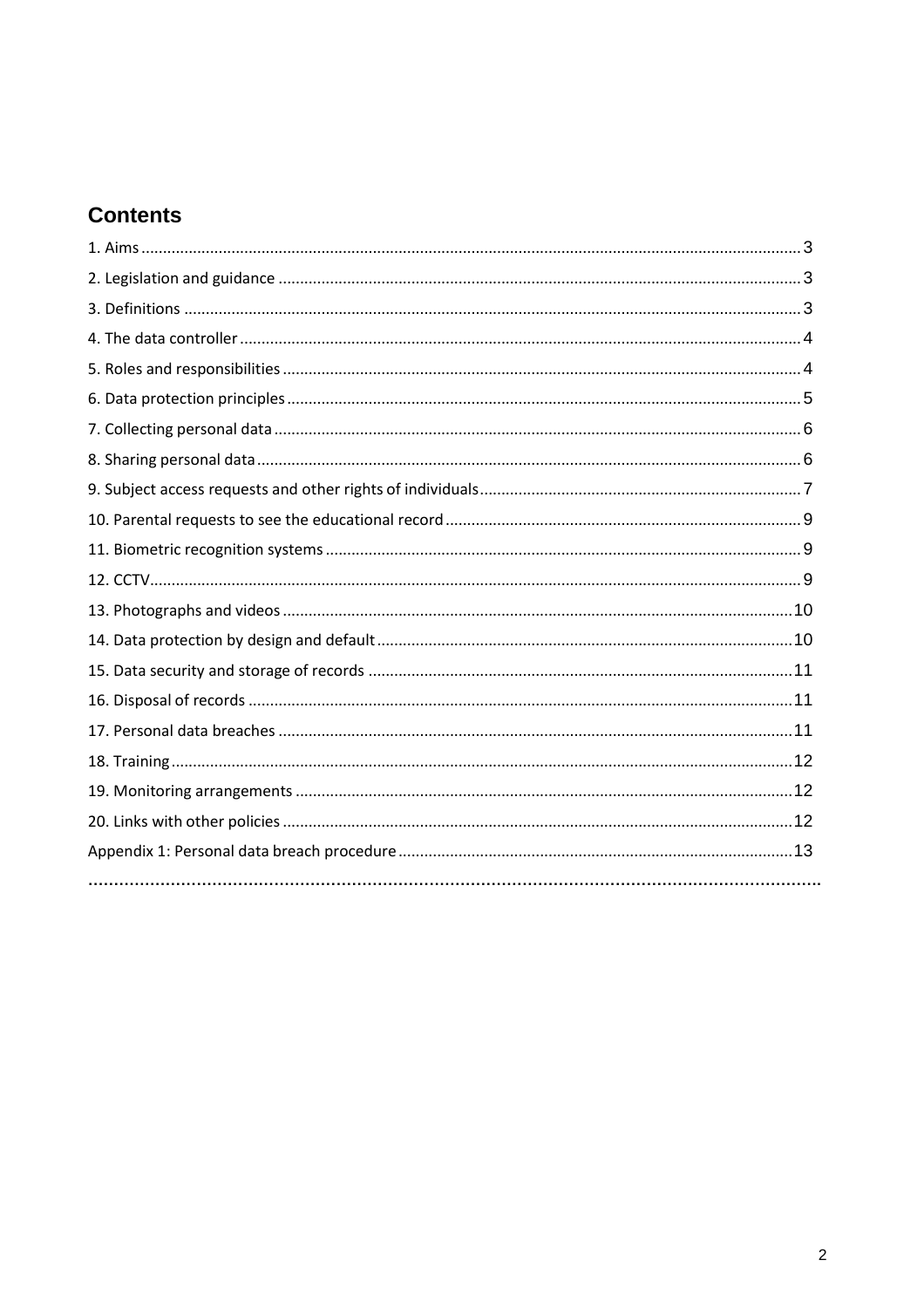#### <span id="page-2-0"></span>**1. Aims**

Emmanuel Schools Foundation (ESF) aims to ensure that all personal data collected about staff, students, parents, governors, visitors and other individuals is collected, stored and processed in accordance with the [General Data Protection Regulation \(EU\) 2016/679 \(GDPR\)](https://eur-lex.europa.eu/legal-content/EN/TXT/?qid=1528874672298&uri=CELEX:02016R0679-20160504) and the expected provisions of the Data Protection Act 2018 (DPA 2018) as set out in the [Data Protection Act 2018 \(DPA 2018\)](http://www.legislation.gov.uk/ukpga/2018/12/contents/enacted)

This policy applies to all personal data, regardless of whether it is in paper or electronic format.

#### <span id="page-2-1"></span>**2. Legislation and guidance**

This policy meets the requirements of the GDPR and the DPA 2018. It is based on guidance published by the Information Commissioner's Office (ICO) on the [GDPR](https://ico.org.uk/for-organisations/guide-to-the-general-data-protection-regulation-gdpr/individual-rights/right-to-be-informed/) .

It meets the requirements of th[e Protection of Freedoms Act 2012](https://www.legislation.gov.uk/ukpga/2012/9/part/1/chapter/2) when referring to our use of biometric data.

It also reflects the ICO's [code of practice](https://ico.org.uk/media/for-organisations/documents/1542/cctv-code-of-practice.pdf) for the use of surveillance cameras and personal information.

In addition, this policy complies with our funding agreement and articles of association.

#### <span id="page-2-2"></span>**3. Definitions**

| <b>Term</b>                         | <b>Definition</b>                                                                                                                               |
|-------------------------------------|-------------------------------------------------------------------------------------------------------------------------------------------------|
| <b>Personal data</b>                | Any information relating to an identified, or<br>identifiable, living individual.                                                               |
|                                     | This may include the individual's:                                                                                                              |
|                                     | Name (including initials)<br>$\bullet$                                                                                                          |
|                                     | Identification number                                                                                                                           |
|                                     | Location data                                                                                                                                   |
|                                     | Online identifier, such as a username                                                                                                           |
|                                     | It may also include factors specific to the<br>individual's physical, physiological, genetic,<br>mental, economic, cultural or social identity. |
| Special categories of personal data | Personal data which is more sensitive and so<br>needs more protection, including information<br>about an individual's:                          |
|                                     | Racial or ethnic origin<br>$\bullet$                                                                                                            |
|                                     | Political opinions<br>$\bullet$                                                                                                                 |
|                                     | Religious or philosophical beliefs                                                                                                              |
|                                     | Trade union membership                                                                                                                          |
|                                     | Genetics                                                                                                                                        |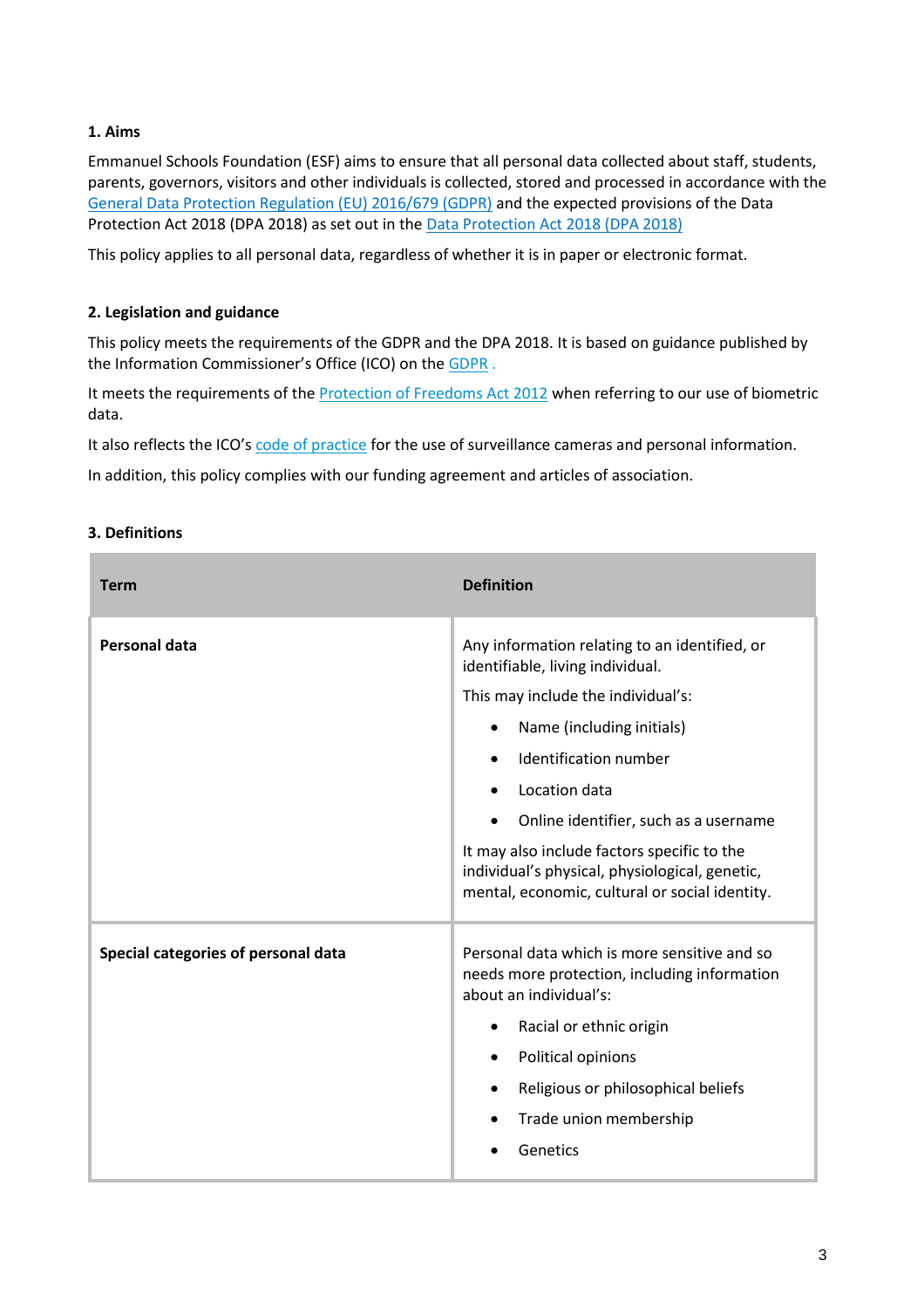|                      | Biometrics (such as fingerprints, retina<br>and iris patterns), where used for<br>identification purposes<br>Health - physical or mental<br>$\bullet$<br>Sex life or sexual orientation                                          |
|----------------------|----------------------------------------------------------------------------------------------------------------------------------------------------------------------------------------------------------------------------------|
| <b>Processing</b>    | Anything done to personal data, such as<br>collecting, recording, organising, structuring,<br>storing, adapting, altering, retrieving, using,<br>disseminating, erasing or destroying.<br>Processing can be automated or manual. |
| <b>Data Champion</b> | School Business Managers, School Data Leads,<br>School HR Advisors, ESF Finance Director, ESF<br>Head of Human Resources, ESF Head of IT, and<br>Data Protection Officer                                                         |
| Data subject         | The identified or identifiable individual whose<br>personal data is held or processed.                                                                                                                                           |
| Data controller      | A person or organisation that determines the<br>purposes and the means of processing of<br>personal data.                                                                                                                        |
| Data processor       | A person or other body, other than an employee<br>of the data controller, who processes personal<br>data on behalf of the data controller.                                                                                       |
| Personal data breach | A breach of security leading to the accidental or<br>unlawful destruction, loss, alteration,<br>unauthorised disclosure of, or access to personal<br>data.                                                                       |

#### <span id="page-3-0"></span>**4. The data controller**

ESF processes personal data relating to parents, students, staff, governors, visitors and others, and therefore is a data controller.

ESF is registered as a data controller with the ICO, as legally required.

#### <span id="page-3-1"></span>**5. Roles and responsibilities**

This policy applies to **all staff** employed by ESF, and to external organisations or individuals working on our behalf. Staff who do not comply with this policy may face disciplinary action.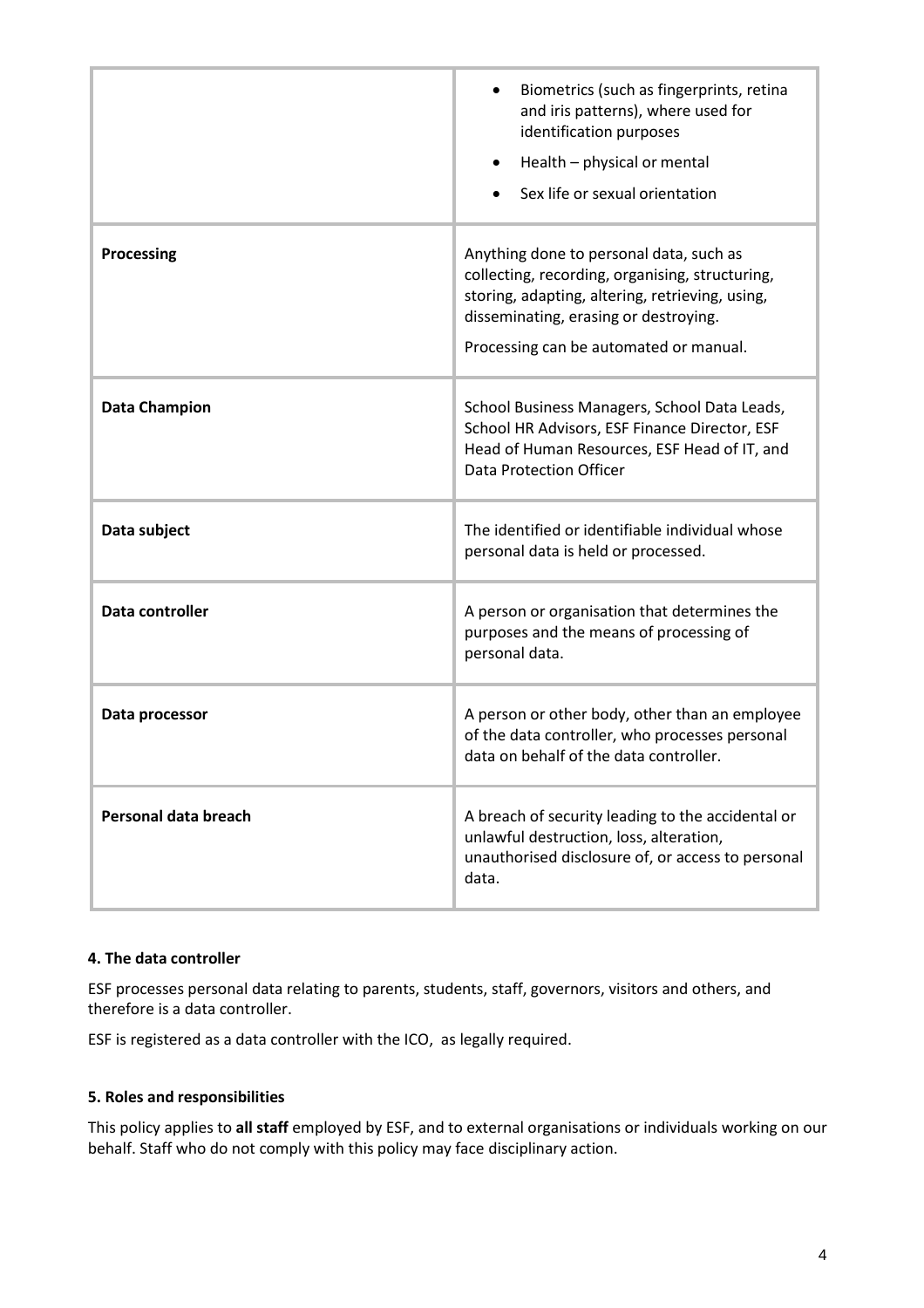#### **5.1 Governing board**

The Trustee Board has overall responsibility for ensuring that ESF complies with all relevant data protection obligations.

#### **5.2 Data protection officer**

The data protection officer (DPO) is responsible for overseeing the implementation of this policy, monitoring our compliance with data protection law, and developing related policies and guidelines where applicable.

They will provide an annual report of their activities directly to the Trustee Board and, where relevant, report to the Trustee Board their advice and recommendations on school data protection issues.

The DPO is also the central contact for Data Champions who will be the first point of contact for individuals whose data ESF processes. The DPO is Emmanuel Schools Foundation's key contact for the ICO.

Full details of the DPO's responsibilities are set out in their job description.

Our DPO is Christine Taylor and is contactable via [ctaylor@esf-mail.org.uk](mailto:ctaylor@esf-mail.org.uk)

#### **5.3 CEO**

The CEO acts as the representative of the data controller on a day-to-day basis.

#### **5.4 All staff**

All staff are responsible for:

- Collecting, storing and processing any personal data in accordance with this policy
- Informing the ESF school where they work of any changes to their personal data, such as a change of address
- Contacting the Data Champion of the school in question in the following circumstances:
	- $\circ$  With any questions about the operation of this policy, data protection law, retaining personal data or keeping personal data secure
	- o If they have any concerns that this policy is not being followed
	- $\circ$  If they are unsure whether or not they have a lawful basis to use personal data in a particular way
	- $\circ$  If they need to rely on or capture consent, draft a privacy notice, deal with data protection rights invoked by an individual, or transfer personal data outside the European Economic Area
	- o If there has been a data breach
	- $\circ$  Whenever they are engaging in a new activity that may affect the privacy rights of individuals
	- $\circ$  If they need help with any contracts or sharing personal data with third parties

#### <span id="page-4-0"></span>**6. Data protection principles**

The GDPR is based on data protection principles that ESF must comply with.

The principles say that personal data must be:

- Processed lawfully, fairly and in a transparent manner
- Collected for specified, explicit and legitimate purposes
- Adequate, relevant and limited to what is necessary to fulfil the purposes for which it is processed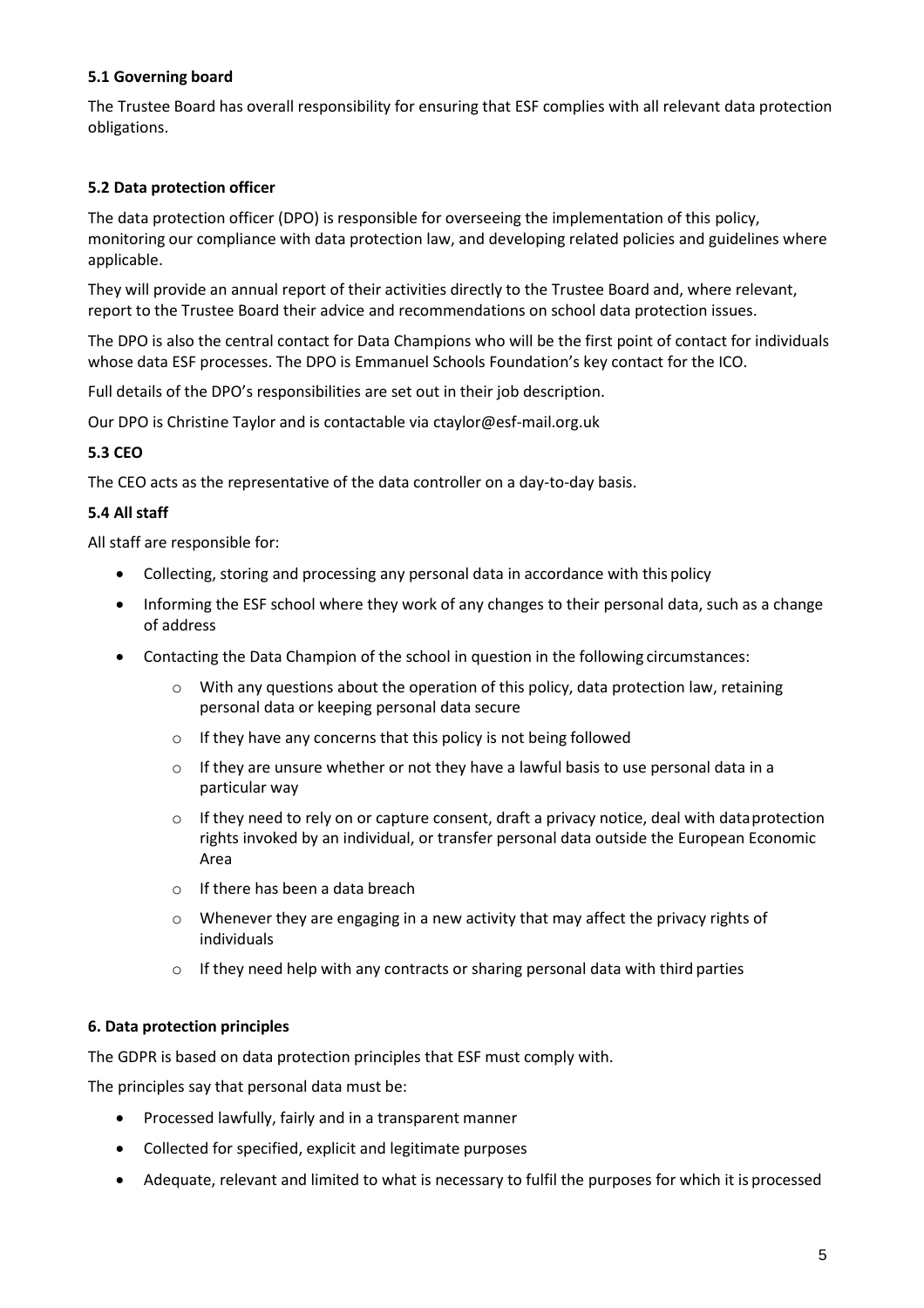- Accurate and, where necessary, kept up to date
- Kept for no longer than is necessary for the purposes for which it is processed
- Processed in a way that ensures it is appropriately secure

This policy sets out how ESF aims to comply with these principles.

#### <span id="page-5-0"></span>**7. Collecting personal data**

#### **7.1 Lawfulness, fairness and transparency**

We will only process personal data where we have one of 6 'lawful bases' (legal reasons) to do so under data protection law:

- The data needs to be processed so that an ESF school can **fulfil a contract** with the individual, or the individual has asked an ESF school to take specific steps before entering into a contract
- The data needs to be processed so that an ESF school can **comply with a legal obligation**
- The data needs to be processed to ensure the **vital interests** of the individual or another person i.e. to protect someone's life
- The data needs to be processed so that the ESF school, as a public authority, can perform a task **in the public interest,** or exercise its official functions
- The data needs to be processed for the **legitimate interests** of the ESF school (where the processing is not for any tasks the school performs as a public authority) or a third party (provided the individual's rights and freedoms are not overridden)
- The individual (or their parent/carer when appropriate in the case of a student) has freely given clear **consent**

For special categories of personal data, we will also meet one of the special category conditions for processing under data protection law:

- The individual (or their parent/carer when appropriate in the case of a pupil) has given **explicit consent**
- The data needs to be processed to perform or exercise obligations or rights in relation to **employment, social security or social protection law**
- The data needs to be processed to ensure the **vital interests** of the individual or another person, where the individual is physically or legally incapable of giving consent
- The data has already been made **manifestly public** by the individual
- The data needs to be processed for the establishment, exercise or defence of **legal claims**
- The data needs to be processed for reasons of **substantial public interest** as defined in legislation
- The data needs to be processed for **health or social care purposes**, and the processing is done by, or under the direction of, a health or social work professional or by any other person obliged to confidentiality under law
- The data needs to be processed for **public health reasons**, and the processing is done by, or under the direction of, a health professional or by any other person obliged to confidentiality under law
- The data needs to be processed for **archiving purposes**, scientific or historical research purposes, or statistical purposes, and the processing is in the public interest

For criminal offence data, we will meet both a lawful basis and a condition set out under data protection law. Conditions include:

• The individual (or their parent/carer when appropriate in the case of a pupil) has given **consent**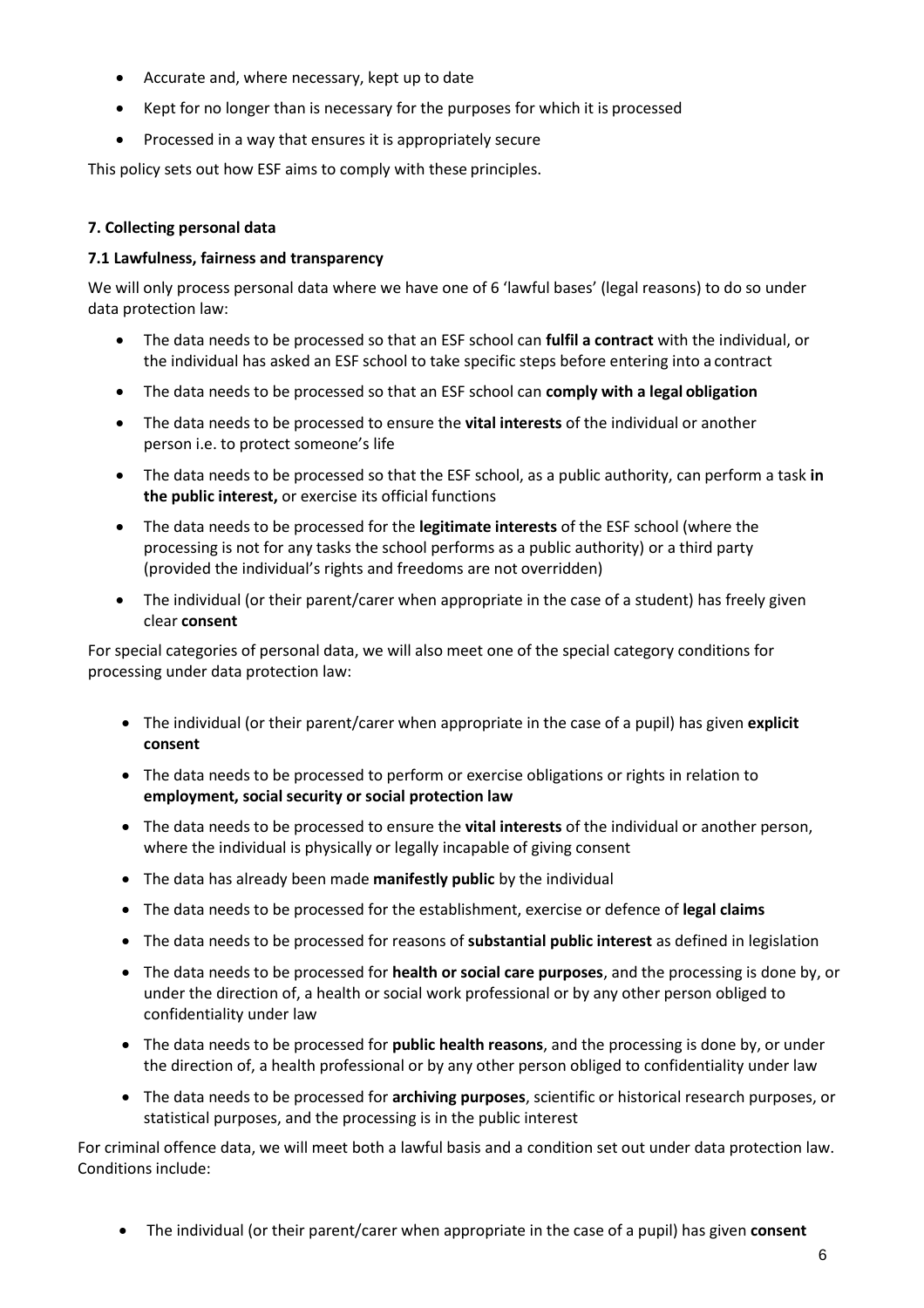- The data needs to be processed to ensure the **vital interests** of the individual or another person, where the individual is physically or legally incapable of giving consent
- The data has already been made **manifestly public** by the individual
- The data needs to be processed for or in connection with legal proceedings, to obtain legal advice, or for the establishment, exercise or defence of **legal rights**
- The data needs to be processed for reasons of **substantial public interest** as defined in legislation

For our primary schools if we offer online services to students, such as classroom apps, and we intend to rely on consent as a basis for processing, we will get parental consent (except for online counselling and preventive services).

For our secondary schools if we offer online services to students, such as classroom apps, and we intend to rely on consent as a basis for processing, we will get parental consent where the student is under 13 (except for online counselling and preventive services).

Whenever we first collect personal data directly from individuals, we will provide them with the relevant information required by data protection law.

We will always consider the fairness of our data processing. We will ensure we do not handle personal data in ways that individuals would not reasonably expect or use personal data in ways which have unjustified adverse effects on them.

#### **7.2 Limitation, minimisation and accuracy**

We will only collect personal data for specified, explicit and legitimate reasons. We will explain these reasons to the individuals when we first collect their data.

If we want to use personal data for reasons other than those given when we first obtained it, we will inform the individuals concerned before we do so and seek consent where necessary.

Staff must only process personal data where it is necessary in order to do their jobs.

We will keep data accurate and, where necessary, up-to-date. Inaccurate data will be rectified or erased when appropriate.

In addition, when staff no longer need the personal data they hold, they must ensure it is deleted or anonymised. This will be done in accordance with the ESF's Records Management and Retention Policy and Schedule.

#### <span id="page-6-0"></span>**8. Sharing personal data**

We will not normally share personal data with anyone else without consent, but there are certain circumstances where we may be required to do so. These include, but are not limited to, situations where:

• There is an issue with a student or parent/carer that puts the safety of our staff at risk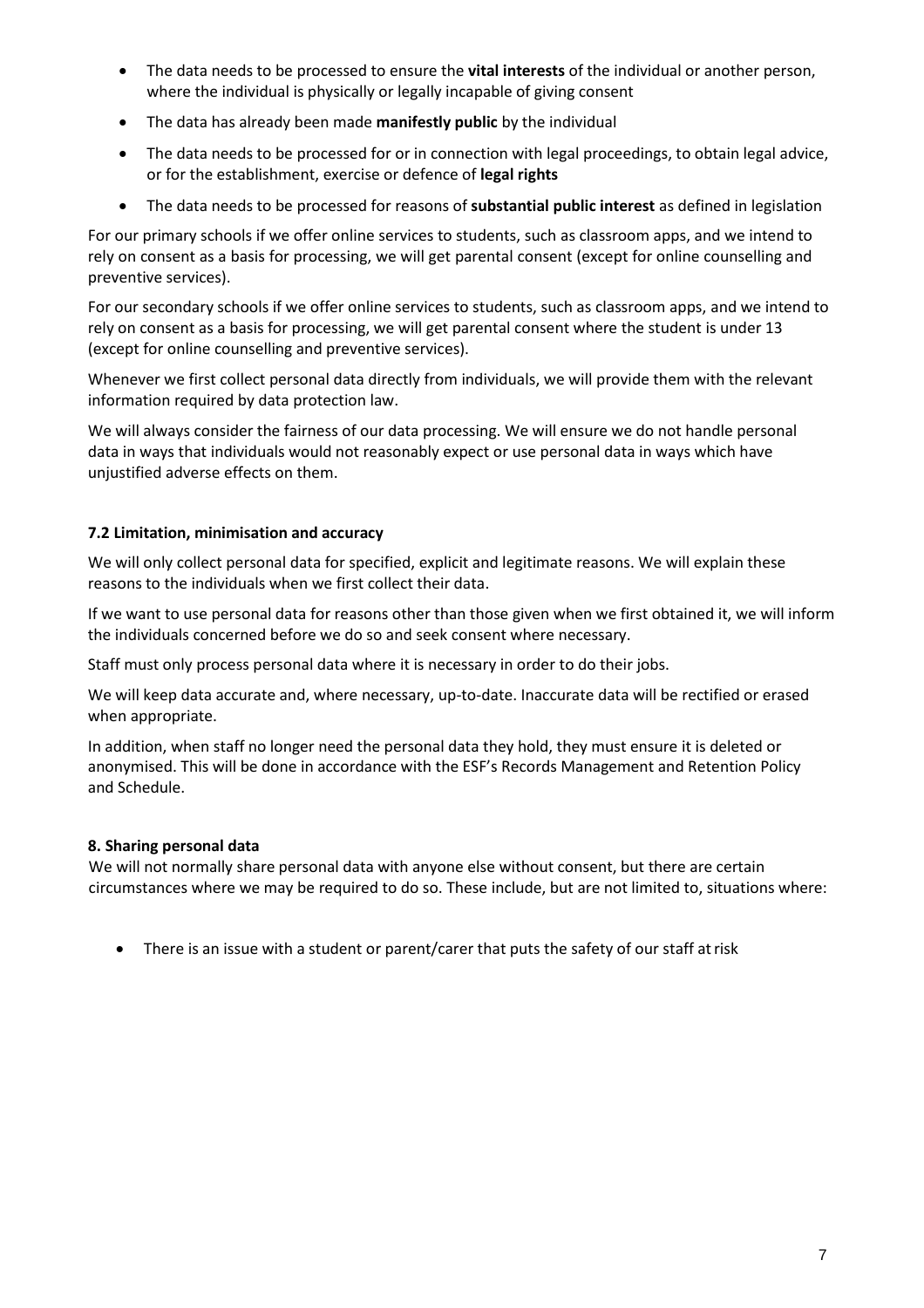- We need to liaise with other agencies we will seek consent where necessary before doing this
- Our suppliers or contractors need data to enable us to provide services to our staff and students for example, IT companies. When doing this, we will:
	- $\circ$  Only appoint suppliers or contractors which can provide sufficient guarantees that they comply with data protection law
	- $\circ$  Establish a data sharing agreement with the supplier or contractor, either in the contract or as a standalone agreement, to ensure the fair and lawful processing of any personal data we share
	- o Only share data that the supplier or contractor needs to carry out their service

We will also share personal data with law enforcement and government bodies where we are legally required to do so.

We may also share personal data with emergency services and local authorities to help them to respond to an emergency situation that affects any of our students or staff.

Where we transfer personal data internationally, we will do so in accordance with data protection law.

#### <span id="page-7-0"></span>**9. Subject access requests and other rights of individuals**

#### **9.1 Subject access requests**

Individuals have a right to make a 'subject access request' to gain access to personal information that the school holds about them. This includes:

- Confirmation that their personal data is being processed
- Access to a copy of the data
- The purposes of the data processing
- The categories of personal data concerned
- Who the data has been, or will be, shared with
- How long the data will be stored for, or if this isn't possible, the criteria used to determine this period
- Where relevant, the existence of the right to request rectification, erasue or restriction, or to object to such processing
- The right to lodge a complaint with the ICO or another supervisory authority
- The source of the data, if not the individual
- Whether any automated decision-making is being applied to their data, and what the significance and consequences of this might be for the individual
- The safeguards provided if the data is being transferred internationally

Subject access requests must be submitted in any form, but we may be able to respond to requests more quickly if they are made in writing and include:

- Name of individual
- Correspondence address
- Contact number and email address
- Details of the information requested

If staff receive a subject access request they must immediately forward it to the DPO.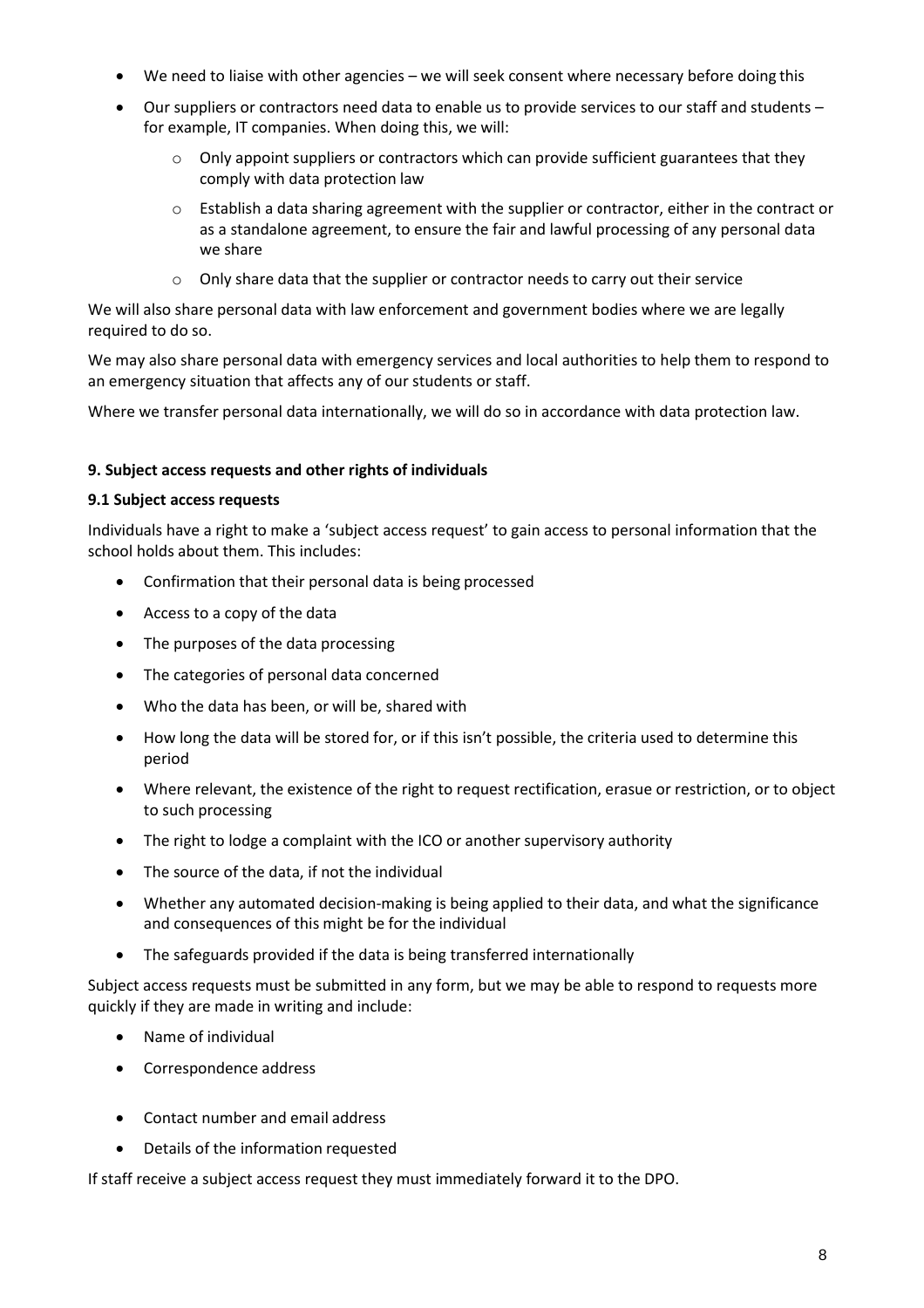#### **9.2 Children and subject access requests**

Personal data about a child belongs to that child, and not the child's parents or carers. For a parent or carer to make a subject access request with respect to their child, the child must either be unable to understand their rights and the implications of a subject access request or have given their consent.

Children below the age of 16 are generally not regarded to be mature enough to understand their rights and the implications of a subject access request. Therefore, most subject access requests from parents or carers of students at our school may be granted without the express permission of the student. This is not a rule and a student's ability to understand their rights will always be judged on a case-by-case basis.

Children aged 16 and above are generally regarded to be mature enough to understand their rights and the implications of a subject access request. Therefore, most subject access requests from parents or carers of students at our school may not be granted without the express permission of the student. This is not a rule and a student's ability to understand their rights will always be judged on a case-by-case basis.

#### **9.3 Responding to subject access requests**

When responding to requests, we:

- May ask the individual to provide 2 forms of identification
- May contact the individual via phone to confirm the request wasmade
- Will respond without delay and within 1 month of receipt of the request (of receipt of the additional information needed to confirm identity, where relevant)
- Will provide the information free of charge
- May tell the individual we will comply within 3 months of receipt of the request, where a request is complex or numerous. We will inform the individual of this within 1 month, and explain why the extension is necessary

We will not disclose information if it:

- Might cause serious harm to the physical or mental health of the student or anotherindividual
- Would reveal that the child is at risk of abuse, where the disclosure of that information would not be in the child's best interests
- Would include another person's personal data that we cannot reasonably anonymise, and we do not have the other person's consent and it wold be unreasonable to proceed without it
- Is part of certain sensitive documents, such as those related to crime, immigration, legal proceedings or legal professional privilege, management forecast, negotiations, confidential references, or exam scripts

If the request is unfounded or excessive, we may refuse to act on it, or charge a reasonable fee which takes into account administrative costs. We will take into account whether the request is repetitive in nature when making this decision.

When we refuse a request, we will tell the individual why, and tell them they have the right to complain to the ICO or they can seek to enforce their subject access right through the courts

#### **9.4 Other data protection rights of the individual**

In addition to the right to make a subject access request (see above), and to receive information when we are collecting their data about how we use and process it (see section 7), individuals also have the right to:

- Withdraw their consent to processing at any time
- Ask us to rectify, erase or restrict processing of their personal data, or object to the processing of it (in certain circumstances)
- Prevent use of their personal data for direct marketing
- Object to processing which has been justified on the basis of public interest, official authority or legitimate interests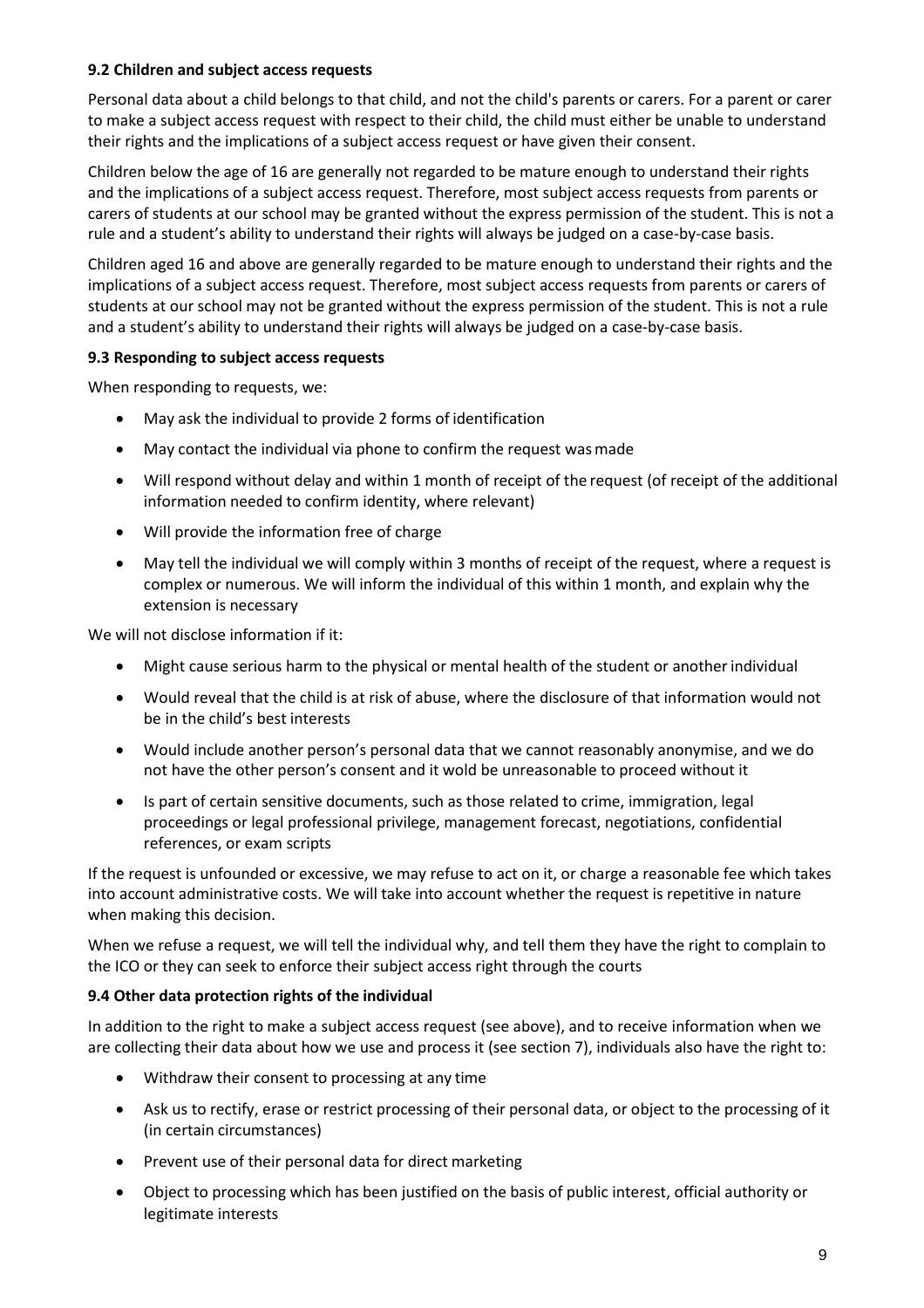• Challenge decisions based solely on automated decision making or profiling (i.e. making decision or evaluating certain things about an individual based on their personal data with no human involvement)

Be notified of a data breach in certain circumstances

- Make a complaint to the ICO
- Ask for their personal data to be transferred to a third party in a structured, commonly used and machine-readable format (in certain circumstances)

Individuals should submit any request to exercise these rights to the DPO. If staff receive such a request, they must immediately forward it to the DPO.

#### <span id="page-9-0"></span>**10. Parental requests to see the educational record**

Parents, or those with parental responsibility, have no automatic parental right of access to their child's educational record (which includes most information about a student) but we will deal with this on a case by case basis within 15 school days of receipt of a written request.

If the request is for a copy of the educational record, we may charge a fee to cover the cost of supplying it. This right applies as long as the student concerned is aged under 18.

There are certain circumstances in which this right can be denied, such as if releasing the information might cause serious harm to the physical or mental health of the pupil or another individual, or if it would mean releasing exam marks before they are officially announced.

#### <span id="page-9-1"></span>**11. Biometric recognition systems**

Where we use students' biometric data as part of an automated biometric recognition system (for example, students use finger prints to receive school dinners instead of paying with cash), we will comply with the requirements of th[e Protection of Freedoms Act 2012.](https://www.legislation.gov.uk/ukpga/2012/9/section/26)

Parents/carers will be notified before any biometric recognition system is put in place or before their child first takes part in it. The ESF school will get written consent from at least one parent or carer before we take any biometric data from their child and first process it.

Parents/carers and students have the right to choose not to use the ESF school's biometric system(s). We will provide alternative means of accessing the relevant services for those students.

Parents/carers and students can withdraw consent at any time, and we will make sure that any relevant data already captured is deleted.

As required by law, if a student refuses to participate in, or continue to participate in, the processing of their biometric data, we will not process that data irrespective of any consent given by the student's parent(s)/carer(s).

Where staff members or other adults use the school's biometric system(s), we will also obtain their consent before they first take part in it and provide alternative means of accessing the relevant service if they object. Staff and other adults can also withdraw consent at any time, and the ESF school will delete any relevant data already captured.

#### <span id="page-9-2"></span>**12. CCTV**

We use CCTV in various locations around the ESF sites to ensure they remain safe and for the prevention and detection of crime. We will adhere to the ICO's [code of practice](https://ico.org.uk/media/for-organisations/documents/1542/cctv-code-of-practice.pdf) for the use of CCTV.

We do not need to ask individuals' permission to use CCTV, but we make it clear where individuals are being recorded. Security cameras are clearly visible and accompanied by prominent signs explaining that CCTV is in use.

Any enquiries about the CCTV system should be directed to the Data Protection Officer in the first instance.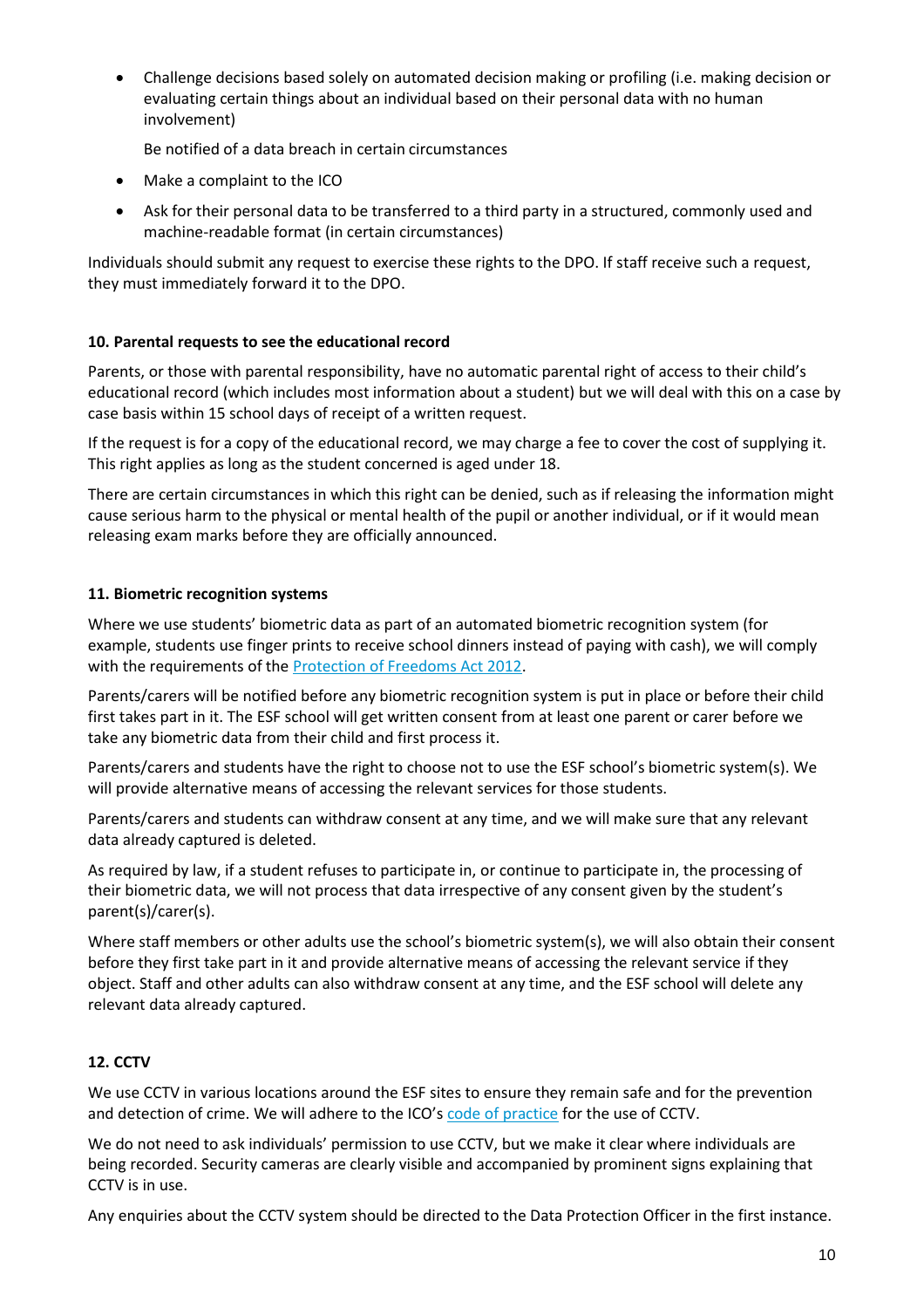#### <span id="page-10-0"></span>**13. Photographs and videos**

As part of our ESF activities, we may take photographs and record images of individuals within ESF schools.

For primary schools we will obtain written consent from parents/carers for photographs and videos to be taken of their child for communication, marketing and promotional materials. We will clearly explain how the photograph and/or video will be used to both the parent/carer and student.

Any photographs and videos taken by parents/carers at school events for their own personal use are not covered by data protection legislation. However, we will ask that photos or videos with other pupils are not shared publicly on social media for safeguarding reasons, unless all the relevant parents/carers have agreed to this.

For secondary schools we will obtain written consent from parents/carers, or students aged 16 and over, for photographs and videos to be taken of students for communication, marketing and promotional materials.

Where we need parental consent, we will clearly explain how the photograph and/or video will be used to both the parent/carer and student. Where we don't need parental consent, we will clearly explain to the student how the photograph and/or video will be used. Any photographs and videos taken by parents/carers at school events for their own personal use are not covered by data protection legislation. However, we will ask that photos or videos with other pupils are not shared publicly on social media for safeguarding reasons, unless all the relevant parents/carers (or pupils where appropriate) have agreed to this.

Uses may include but are not limited to:

- Within school on notice boards and in school magazines, brochures, newsletters, etc.
- Outside of school by external agencies such as the school photographer, newspapers, campaigns
- Online on the school's website or social media pages

Consent can be refused or withdrawn at any time. If consent is withdrawn, we will delete the photograph or video and not distribute it further.

See the school's CCTV Policy, and Safeguarding and Child Protection Policy for more information on our use of photographs and videos.

#### <span id="page-10-1"></span>**14. Data protection by design and default**

We will put measures in place to show that we have integrated data protection into all of our data processing activities, including:

- Appointing a suitably qualified DPO, and ensuring they have the necessary resources to fulfil their duties and maintain their expert knowledge
- Only processing personal data that is necessary for each specific purpose of processing, and always in line with the data protection principles set out in relevant data protection law (see section 6)
- Completing privacy impact assessments where the school's processing of personal data presents a high risk to rights and freedoms of individuals, and when introducing new technologies (the DPO will advise on this process)
- Integrating data protection into internal documents including this policy, any related policies and privacy notices
- Regularly training members of staff on data protection law, this policy, any related policies and any other data protection matters; we will also keep a record of attendance
- Regularly conducting reviews and audits to test our privacy measures and make sure we are compliant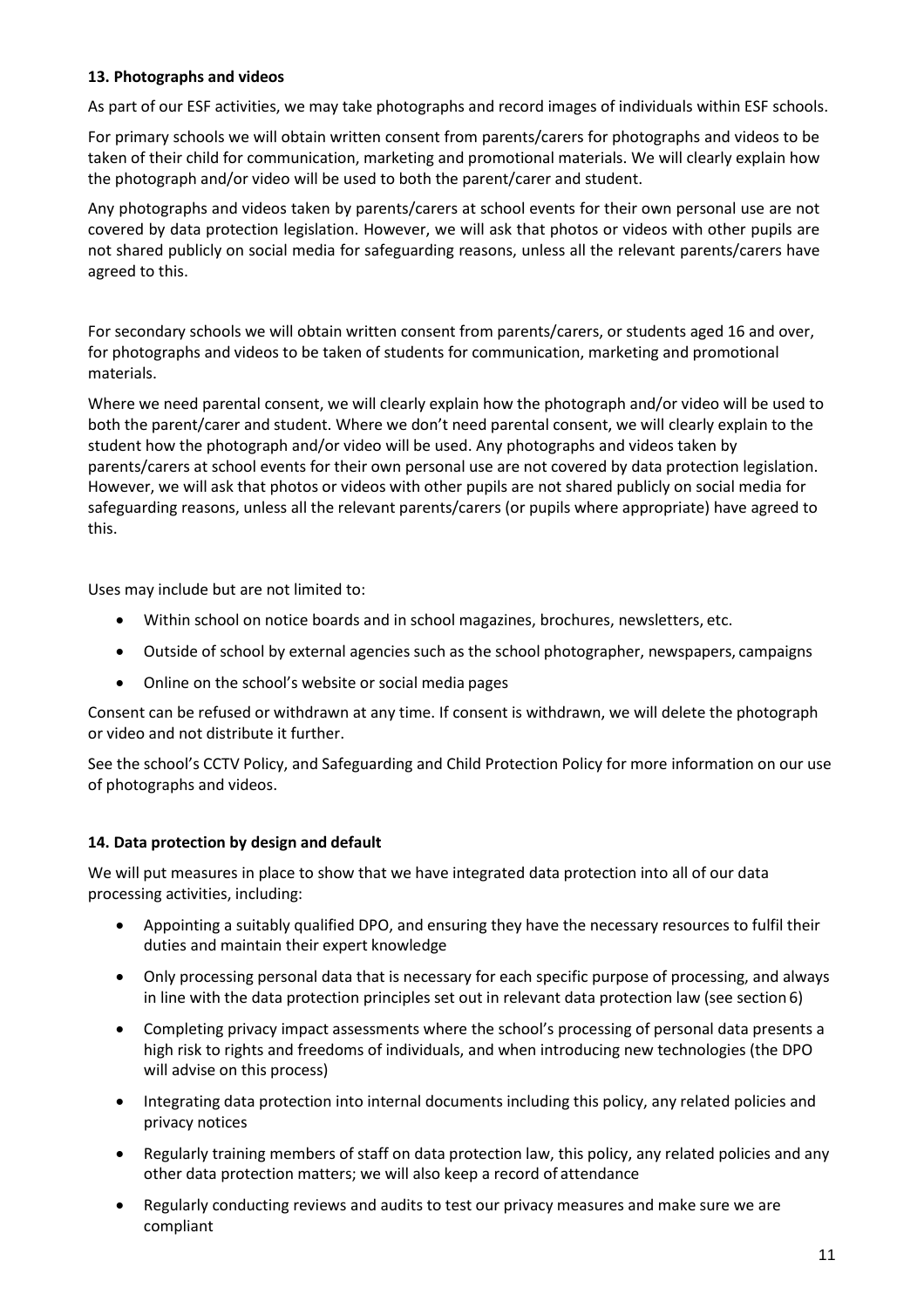- Appropriate safeguards being put in place if we transfer any personal data outside of the European Economic Area (EEA), where different data protection laws will apply
- Maintaining records of our processing activities, including:
	- o For the benefit of data subjects, making available the name and contact details of our school and DPO and all information we are required to share about how we use and process their personal data (via our privacy notices)
	- o For all personal data that we hold, maintaining an internal record of the type of data, data subject, how and why we are using the data, any third-party recipients, any transfers outside of the EEA and the safeguards for those retention periods and how we are keeping the data secure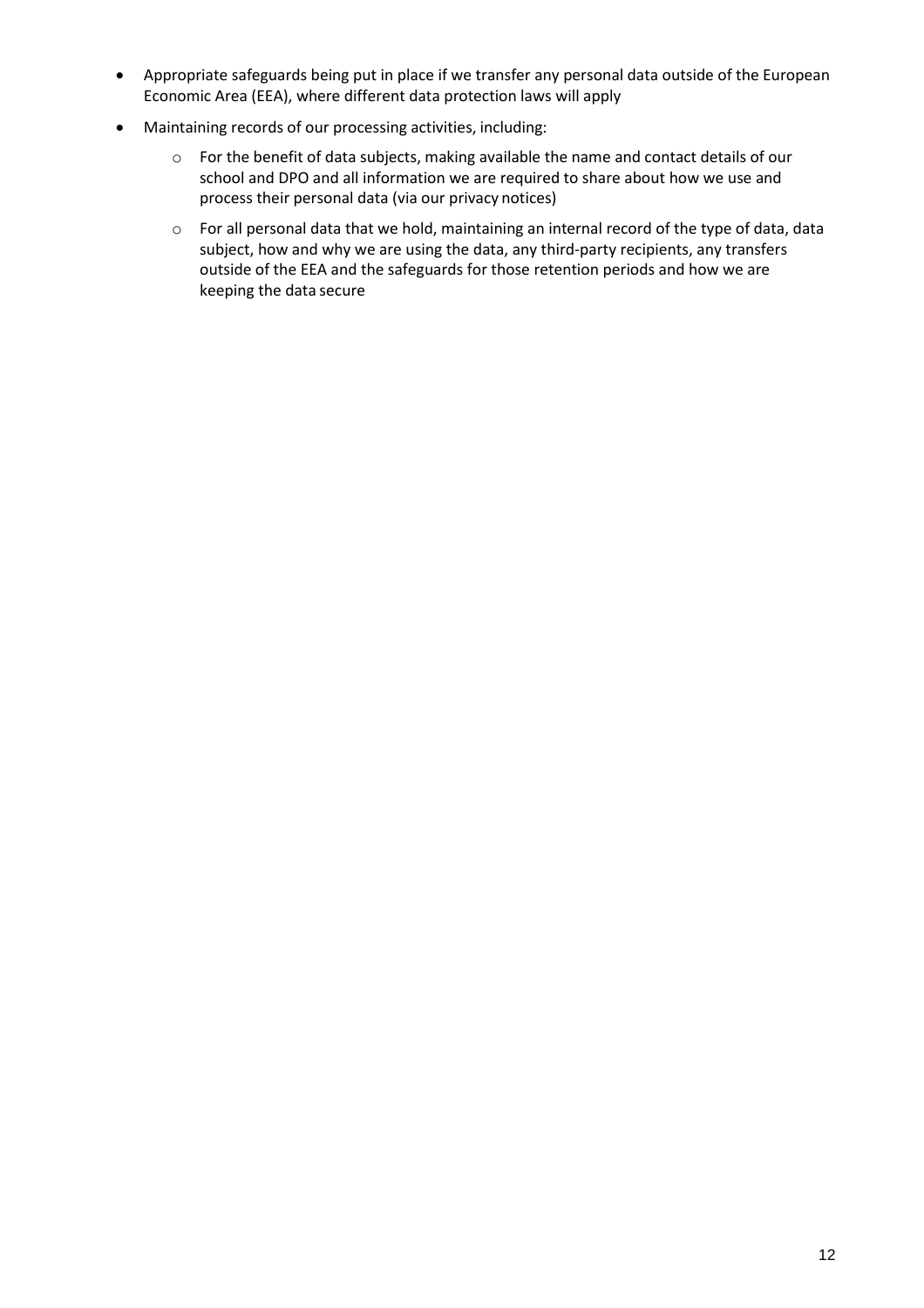#### <span id="page-12-0"></span>**15. Data security and storage of records**

We will protect personal data and keep it safe from unauthorised or unlawful access, alteration, processing or disclosure, and against accidental or unlawful loss, destruction or damage.

In particular:

- Paper-based records and portable electronic devices, such as laptops and hard drives that contain personal data are kept under lock and key when not in use
- Papers containing confidential personal data must not be left on office and classroom desks, on staffroom tables, or left anywhere else where there is general access
- In exceptional circumstances where personal information needs to be taken off site, staff must adhere at all times to the data protection regulations and comply with this policy failure to do so may result in a disciplinary
- Passwords that are at least 8 characters long containing letters and numbers are used to access school computers, laptops and other electronic devices. Staff and students are reminded to change their passwords at regular intervals
- Encryption software is used to protect all portable devices and removable media, such as laptops and USB devices
- Staff, students or governors wherever possible should be using remote access system provided. If they ever, store personal information on their personal devices then they are expected to follow the same security procedures as for school-owned equipment (see our IT Acceptable Use Agreement and IT Information Security Policy)
- Where we need to share personal data with a third party, we carry out due diligence and take reasonable steps to ensure it is stored securely and adequately protected (see section 8)

#### <span id="page-12-1"></span>**16. Disposal of records**

Personal data that is no longer needed will be disposed of securely. Personal data that has become inaccurate or out of date will also be disposed of securely, where we cannot or do not need to rectify or update it.

For example, we will shred or incinerate paper-based records, and overwrite or delete electronic files. We may also use a third party to safely dispose of records on ESF's behalf. If we do so, we will require the third party to provide sufficient guarantees that it complies with data protection law and ESF's Records Management and Retention Policy and Schedule.

#### <span id="page-12-2"></span>**17. Personal data breaches**

ESF will make all reasonable endeavours to ensure that there are no personal data breaches.

In the unlikely event of a suspected data breach, we will follow the procedure set out in appendix 1.

When appropriate, we will report the data breach to the ICO within 72 hours after becoming aware of it. Such breaches in an ESF school context may include, but are not limited to:

- A non-anonymised dataset being published on an ESF school website which shows the exam results of students eligible for the student premium
- Safeguarding information being made available to an unauthorised person
- The theft of an ESF laptop containing non-encrypted personal data about students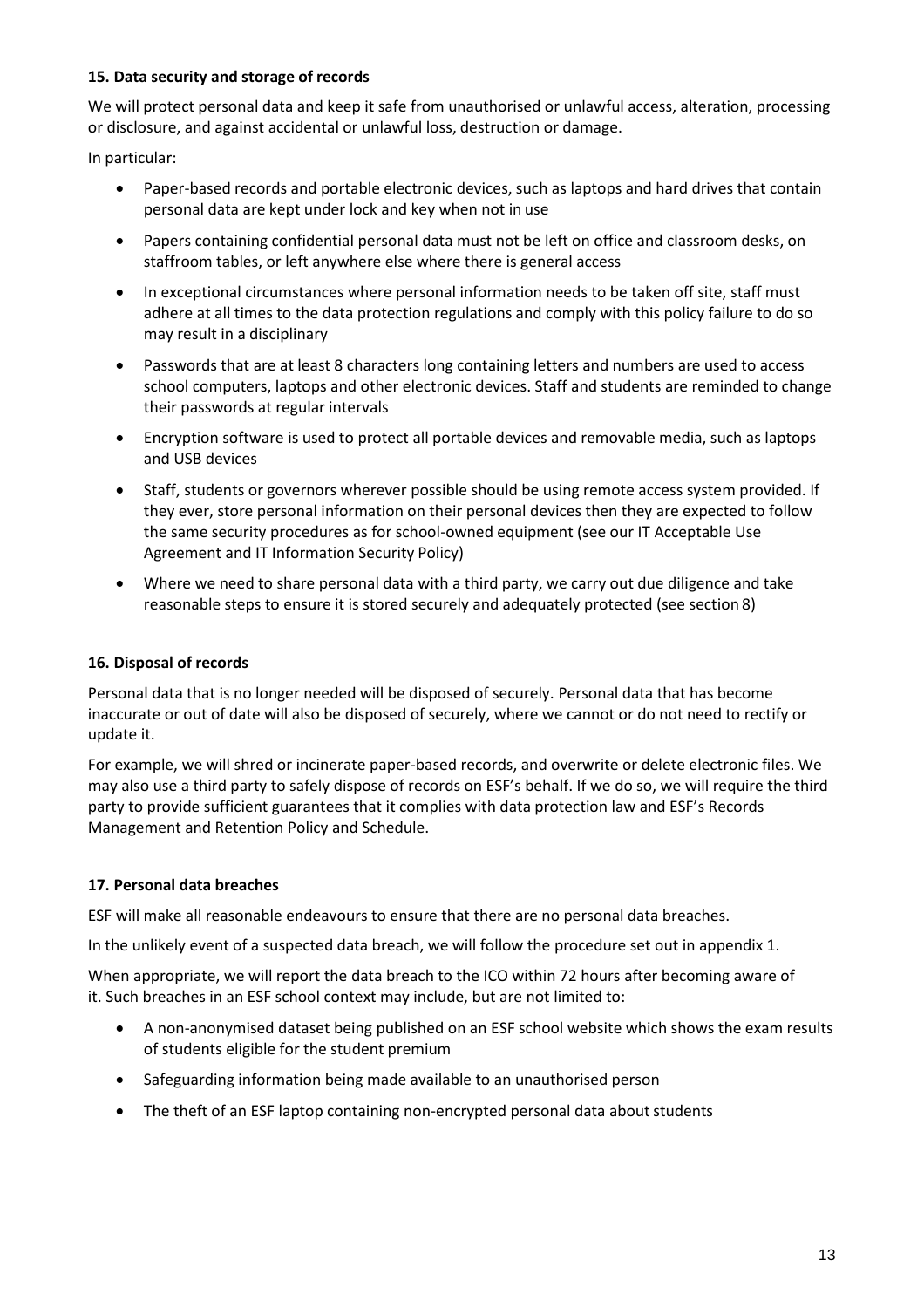#### <span id="page-13-0"></span>**18. Training**

All staff and governors are provided with data protection training as part of their induction process.

Data protection will also form part of continuing professional development, where changes to legislation, guidance or the school's processes make it necessary.

Refresher training on data protection practices will be undertaken every three years.

#### <span id="page-13-1"></span>**19. Monitoring arrangements**

The DPO is responsible for monitoring and reviewing this policy.

This policy will be reviewed **every 2 years** and shared with the Trustee Board.

#### <span id="page-13-2"></span>**20. Links with other policies**

This Data Protection Policy is linked to our:

- Freedom of Information Policy
- Acceptable use of ICT
- Child protection and safeguarding Policy specific to each school
- CCTV Policy
- IT Acceptable Use Agreement
- IT Information Security Policy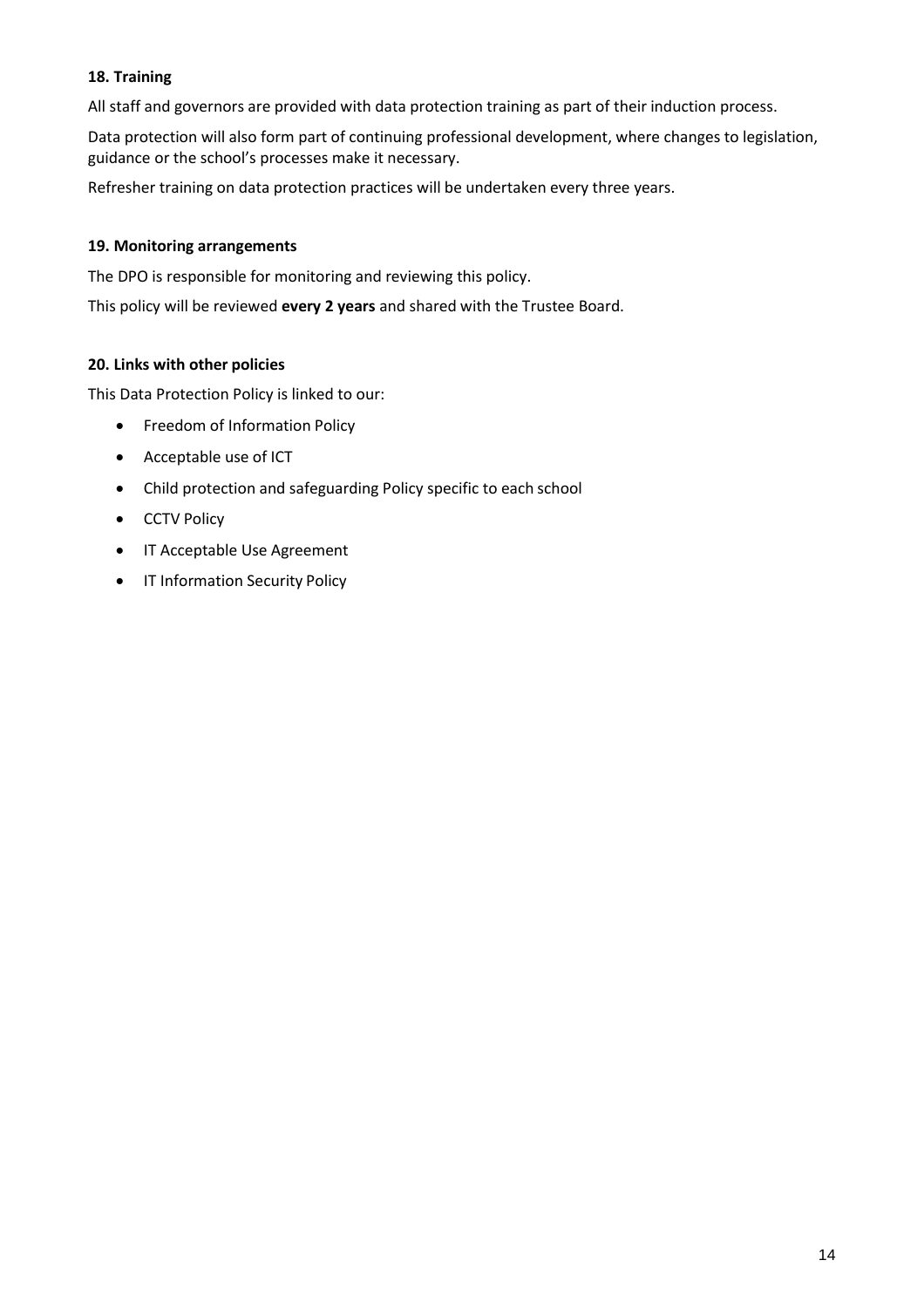• Appendix 1: Personal data breach procedure

This procedure is based o[n guidance on personal data breaches](https://ico.org.uk/for-organisations/guide-to-the-general-data-protection-regulation-gdpr/personal-data-breaches/) produced by the ICO.

- On finding or causing a breach, or potential breach, the staff member or data processor must immediately notify the DPO
- The DPO will investigate the report and determine whether a breach has occurred. To decide, the DPO will consider whether personal data has been accidentally or unlawfully:
	- o Lost
	- o Stolen
	- o Destroyed
	- o Altered
	- o Disclosed or made available where it should not have been
	- o Made available to unauthorised people
- The DPO will alert the Chair of Trustees
- The DPO will make all reasonable efforts to contain and minimise the impact of the breach, assisted by relevant staff members or data processors where necessary. (Actions relevant to specific data types are set out at the end of this procedure)
- The DPO will assess the potential consequences, based on how serious they are, and how likely they are to happen
- The DPO will work out whether the breach must be reported to the ICO. This must be judged on a case-by-case basis. To decide, the DPO will consider whether the breach is likely to negatively affect people's rights and freedoms, and cause them any physical, material or non-material damage (e.g. emotional distress), including through:
	- o Loss of control over their data
	- o Discrimination
	- o Identify theft or fraud
	- o Financial loss
	- o Unauthorised reversal of pseudonymisation (for example, key-coding)
	- o Damage to reputation
	- o Loss of confidentiality
	- o Any other significant economic or social disadvantage to the individual(s) concerned

If it's likely that there will be a risk to people's rights and freedoms, the DPO must notify the ICO.

- The DPO will document the decision (either way), in case it is challenged at a later date by the ICO or an individual affected by the breach. Documented decisions are stored GDPR.CO.UK
- Where the ICO must be notified, the DPO will do this via the ['report a breach' page of the ICO](https://ico.org.uk/for-organisations/report-a-breach/) [website](https://ico.org.uk/for-organisations/report-a-breach/) or through their breach report line (0303 123 1113) within 72 hours. As required, the DPO will set out:
	- $\circ$  A description of the nature of the personal data breach including, where possible:
		- The categories and approximate number of individuals concerned
		- The categories and approximate number of personal data records concerned
	- o The name and contact details of the DPO
	- $\circ$  A description of the likely consequences of the personal data breach